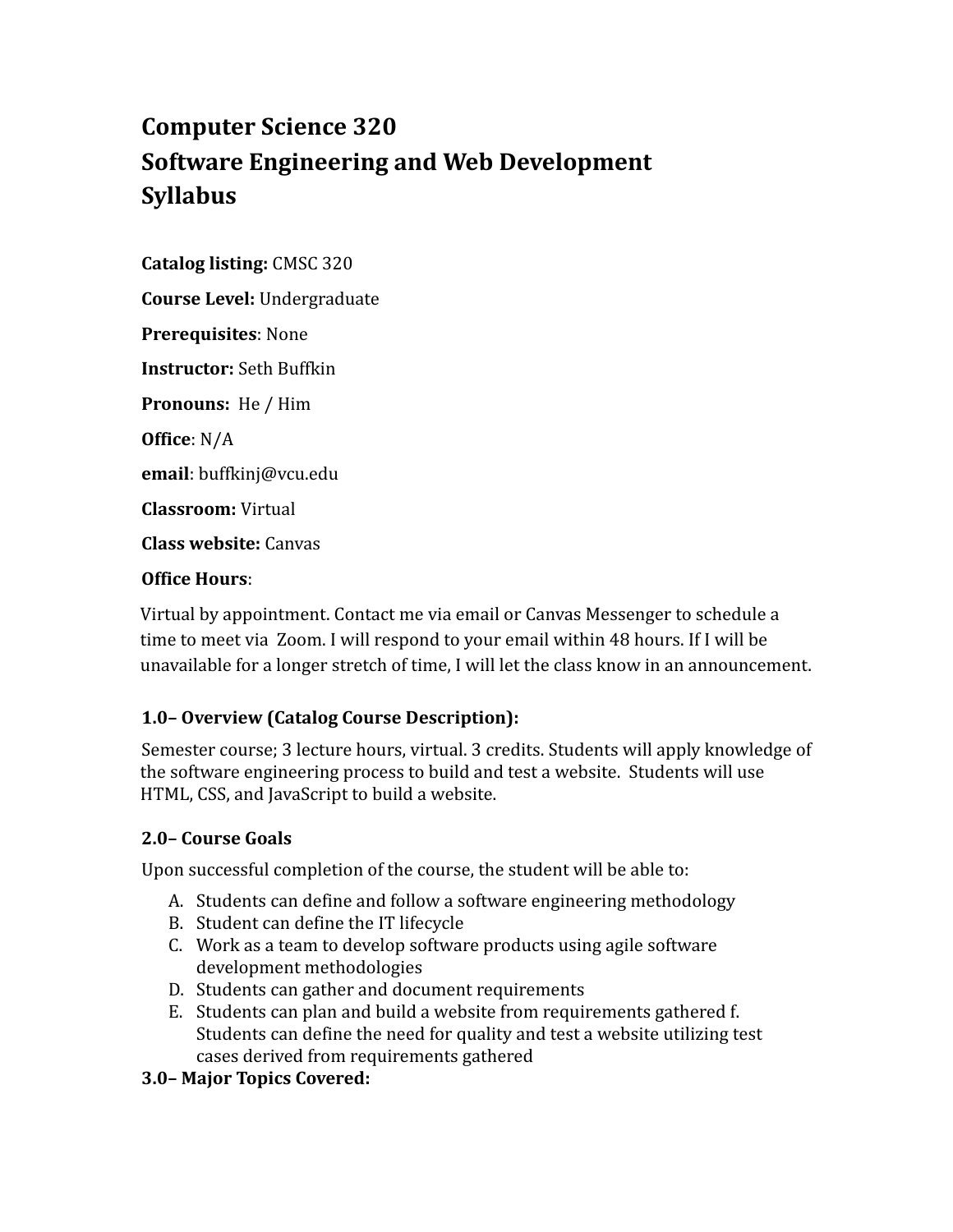- System Development Lifecycle
- Requirements gathering and documentation
- Different development methodologies
- Design and building of a website
- Testing principles
- Testing functionality within a website

#### **4.0 – Online Learning Considerations**

Survey responses from students who have taken an online class described the experience as "harder than expected." This is due to the unique nature of the online environment. It is important to keep up with the class content (readings & videos) as well as the discussion and assignments. Please check the course schedule regularly to familiarize yourself with the work and due dates.

### **5.0 – Course Structure / Campus Requirements**

- This class is completely online, all information will be delivered through the online learning environment. Assignments and projects will be submitted online.
- This is a 15-week course that will require participation and collaboration with fellow classmates. Be prepared to complete assignments as well as participate in group discussions on topics related to online teaching and learning.
- Follow the course schedule to be sure you are keeping up with discussion, activities and assignments.

# **6.0– Technology Support**

#### **Engineering & VCU Resources:**

- **Personal Computer Requirement**: For our current system requirements and recommendations, see:
	- https://egr.vcu.edu/admissions/accepted/computer-recommendatio ns/
- **Remote Access to Public Lab computers**: To provide remote access, we use the Citrix App2Go environment to provide full and exclusive control over "the next available" computer in the lab. See this link for more details: https://wiki.vcu.edu/x/Oa0tBg
- **VCU provides a lot of software available for students to download to their personal computers.** For a list of software and the specifics for each, see: https://ts.vcu.edu/software-center/. In particular, Microsoft Office is available free to students.
- **VCU is transitioning to Canvas.** See the Canvas Student Guide at this link: https://community.canvaslms.com/t5/Student-Guide/tkb-p/student
- **For IT help in the College of Engineering**, see our Wikipedia for "student"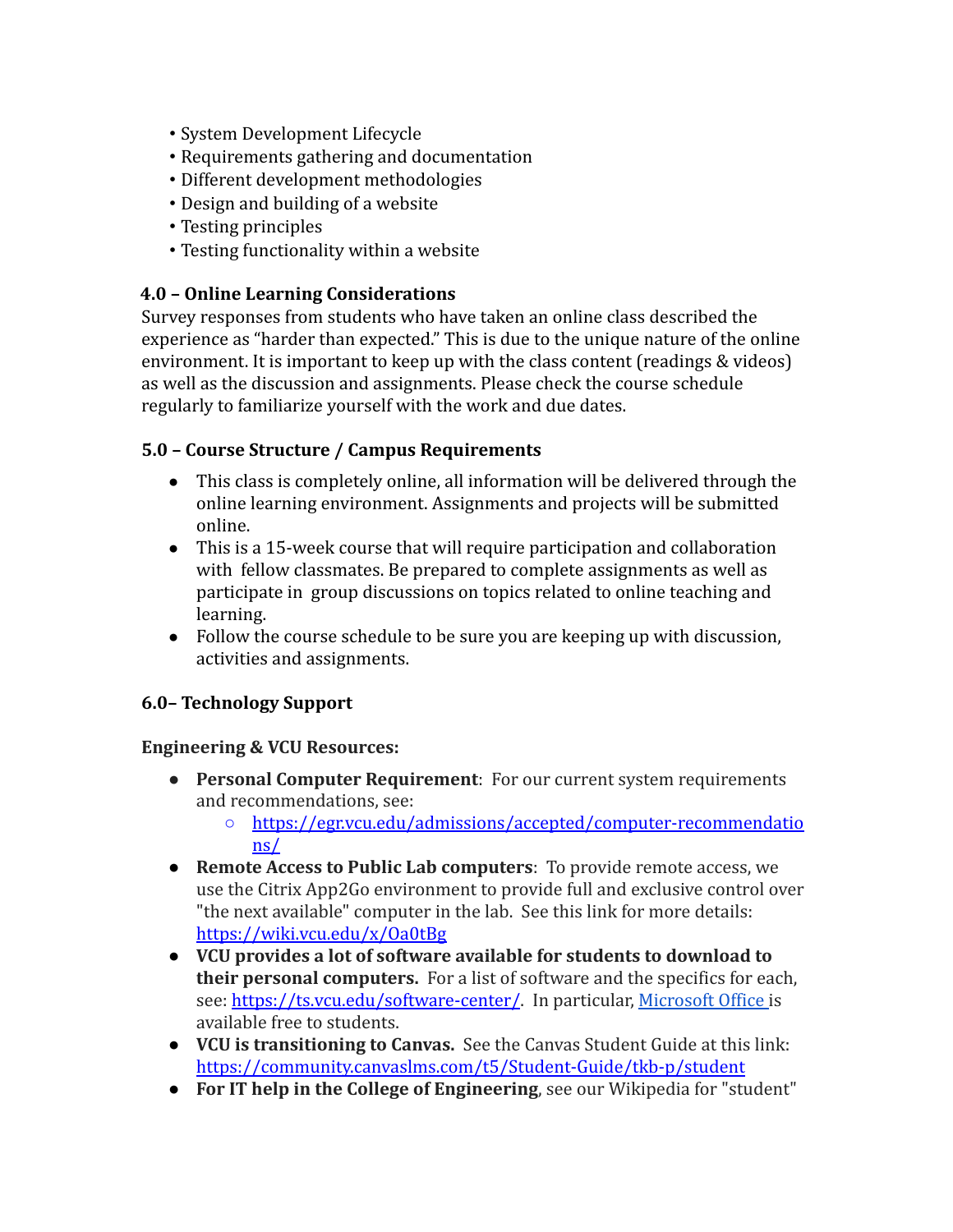help at: https://wiki.vcu.edu/display/EGRITHELP

- **VCU's Technology Services (TS) provides support for "central IT" services**. If you have a technical issue with any of the following services, please submit a ticket with VCU Technology Services at https://itsupport.vcu.edu/ or call (804) 828-2227. VCU TS maintains and supports these services and will be able to provide assistance to you.
	- VCU Cisco VPN
	- 2Factor or Dual Authentication (DUO)
	- Blackboard/Canvas
	- Gmail or other Google Apps
	- Zoom videoconferencing
	- VCU App2Go (Application server)
	- Resetting VCU password
- **For IT issues related to College of Engineering teaching and research, email egrfixit@vcu.edu**
- **For loaner Chromebooks for emergency purposes:** See this link for more details: https://vcutsmpc.getconnect2.com/

### **General Instructions:**

- 1. Clear your browser's cache.
- 2. Shutdown and restart your computer.
- 3. If your problems persist, contact the IT support center itsc@vcu.edu or 804-828-2227.

# **7.0– Textbook:**

Required Text: Codio Python Interactive Tutorial Website

Recommended Text: (Note: this text can be found within our Canvas classroom)

Title: Beginning Software Engineering Author: Stephens, Rod. Publisher: Wiley Year: 2015 ISBN-13: 978-1-118-96914-4

#### **8.0 – Evaluation:**

#### **General Instructions:**

1. All projects and programming assignments must be uploaded to Canvas on or before the due date specified. Only files submitted to Canvas on or before the due date will be considered for grading. Requests to re-grade projects must be made with two weeks from the date the project grade is posted in Canvas, requests after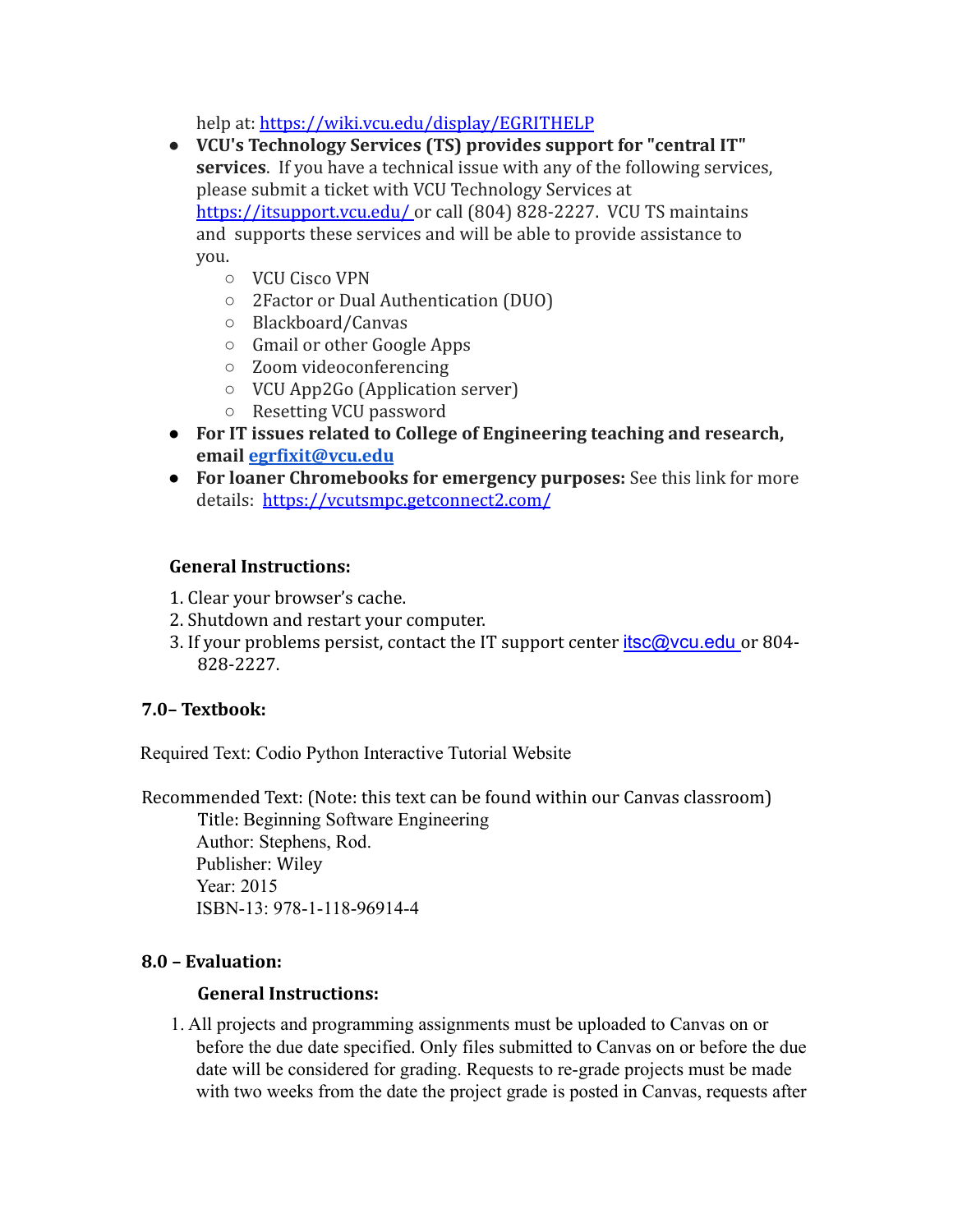this time will be denied.

- 2. No assignments will be accepted late unless special permission has been given prior to the due date.
- 3. No makeup assessments will be given unless special permission has been given prior to the date of the assessment. Request to adjust scores or re-grade assessments must be made the week in which the assessment is returned, requests after this time will be denied.
- 4. All programs are to be individual efforts. This does not preclude the discussion of techniques to be used or ideas for algorithms. In addition, it is permissible to help each other find syntax errors or minor logic errors. However, the actual correction of such errors is up to the author of the program. Programs will be run through a plagiarism detection program to ensure individual effort.
- 5. Do your own work. **Plagiarism applies to source code as with any other intellectual property. Plagiarized code is a form of cheating and will be treated as such.**

| Category                                | Weight<br>Percentage |
|-----------------------------------------|----------------------|
| Codio Python Activities & Mini Projects | 30                   |
| Quizzes                                 | 25                   |
| <b>Requirements Document</b>            | 15                   |
| Design Document                         | 15                   |
| <b>Implemented Website</b>              | 15                   |

**Grading:**

#### **Grading scheme:**

A:  $> = 90\%$ B:  $> = 80\%$  and  $< 90\%$ C:  $> = 70\%$  and  $< 80\%$  $D: = 60\%$  and  $\lt 70\%$  $F: < 60\%$ 

#### **9.0 – Extra Credit:**

There will be one class wide opportunity for extra credit this

semester: 1. Course Evaluations:

If over 80% of the class completes the course evaluations provided by VCU, 10 points of extra credit will be rewarded to all. The dates for these evaluations are to be determined.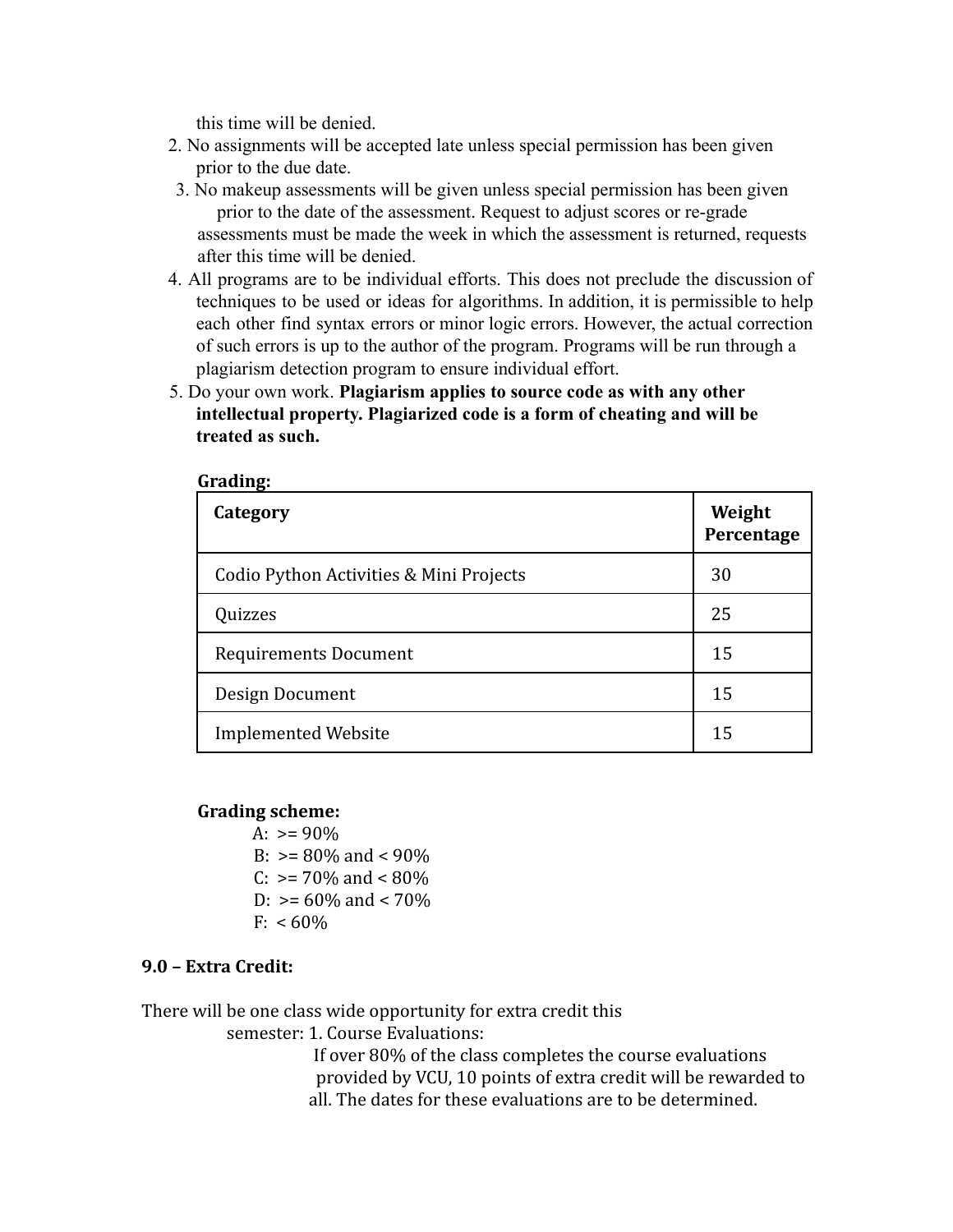#### **Student responsibilities (source: One VCU: Responsible Together available at: https://together.vcu.edu/students/)**

When we return, things will look and feel different as we take necessary steps to protect the well-being of our community. Here is what is expected of you: • Monitor your health daily. Testing will occur according to protocols. • Wear a face covering or mask in common areas, including class. • Apply physical distance guidelines to all settings.

• Clean and disinfect personal and shared spaces before and after use. Cleaning supplies will be available in numerous locations.

• Report symptoms associated with COVID-19 to VCU Student Health Services. A call center hotline will be available later in the summer. • Not sharing is caring during this unique pandemic. Please do not share calculators, tools, lab supplies, etc.

Following rules regarding face coverings or masks, cleaning and disinfecting, and physical distancing is required. Students will receive reminders for daily health monitoring. Staff in the Dean of Students office will be notified after incidents of non-compliance. Refusal to comply with rules can include progressive disciplinary action up to and including suspension, based on the VCU Student Code of Conduct.

# **Requesting accommodations**

#### **(from One VCU: Responsible Together)**

The university recognizes that some students who previously did not need Section 504 Academic Accommodations, and who have a qualifying condition or disability, may need support or assistance during the return to campus process. A modified approach for the temporary and more permanent need for accommodation has been developed and implemented to provide students with full access to programs and activities related to their academic majors. Because every case is different, student requests are evaluated on a case-by-case basis. Please share your need for an accommodation with the Student Accessibility and Education Office, or for MCV Campus students, the Division for Academic Success, after you have worked directly with your faculty member.

#### **Health and well-being**

#### **(from One VCU: Responsible Together)**

Navigating the anticipated stressors of daily life can often be challenging enough. When unexpected stressors emerge or when we are faced with uncertainty, it can be tough to know how to cope. Try out some of these tips and resources for health and wellness to see if **they** are a right fit for you.

Symptoms or Diagnosis: If an on-campus student identifies symptoms, has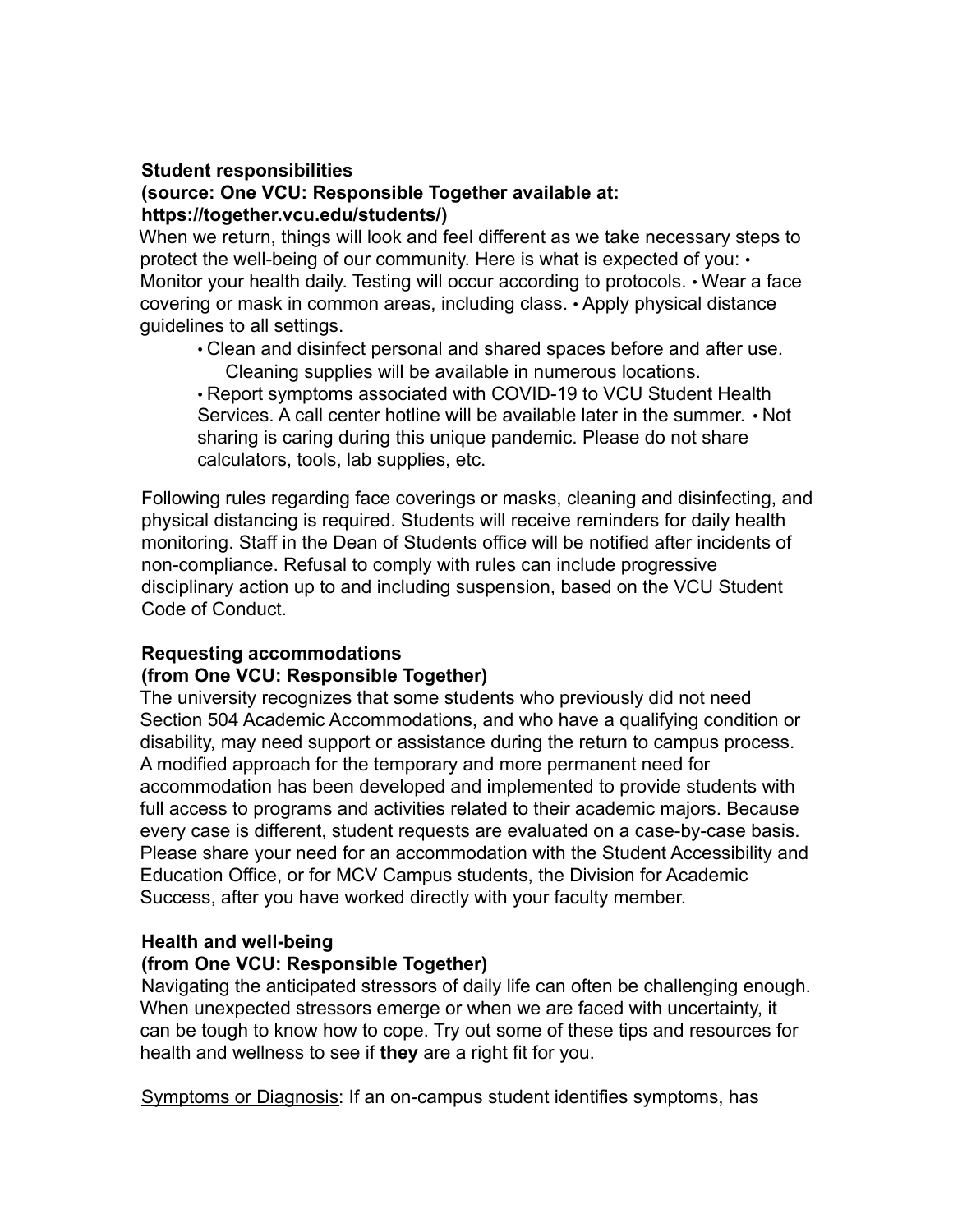tested positive for COVID-19 or has come into contact with someone diagnosed with COVID-19, that student should contact University Student Health Services. At that point, isolation should begin and contact tracing will be performed by Student Health Services. Symptoms will be monitored and the student should refer to a medical provider if symptoms worsen or be released from isolation after 14 days, if symptom-free.

### **Nondiscrimination policy**

#### **(from One VCU: Responsible Together)**

VCU is committed to providing a safe, equitable and inclusive environment for all its employees, patients and students. Discrimination or discriminatory harassment is not only unlawful, it is harmful to the well-being of our university community. Our university's core values, specifically those related to diversity and inclusion, have withstood many difficult situations and trying times, and they will not falter now.

Reports of discrimination, bullying, harassment and/or stereotyping of persons of color or those impacted by COVID-19 or otherwise, will not be tolerated. Be assured that VCU will make every effort to address and prevent the occurrence of unlawful discrimination and, if necessary, take prompt and appropriate action to remedy and prevent its reoccurrence.

Every member of our community is asked to:

- Become familiar with the university's policies on Preventing and Responding to Discrimination and Duty to Report and Protection from Retaliation in the VCU Policy Library.
	- Consult with Equity and Access Services or VCU Human Resources for additional guidance on how to file a report of discrimination. • Contact the Office of Institutional Equity, Effectiveness and Success (IES) on how to address and maintain a culture of inclusion.
- Encourage individuals who may need an ADA accommodation for a known or newly acquired disability, to contact the ADA/504 Coordinator in ADA Services.
- Bookmark and share information on university or community agencies that offer support or services, such as VCU's Counseling Services or Ombudsperson.
- Explore training and educational opportunities on diversity and inclusion at IExcel Education and through the Office of Institutional Equity, Effectiveness and Success.
- Offer nonjudgmental support and empathy to those affected by current events and this health crisis.

I want you to know that I am grateful for your presence and input in our classrooms (whether in person or online). I appreciate and welcome you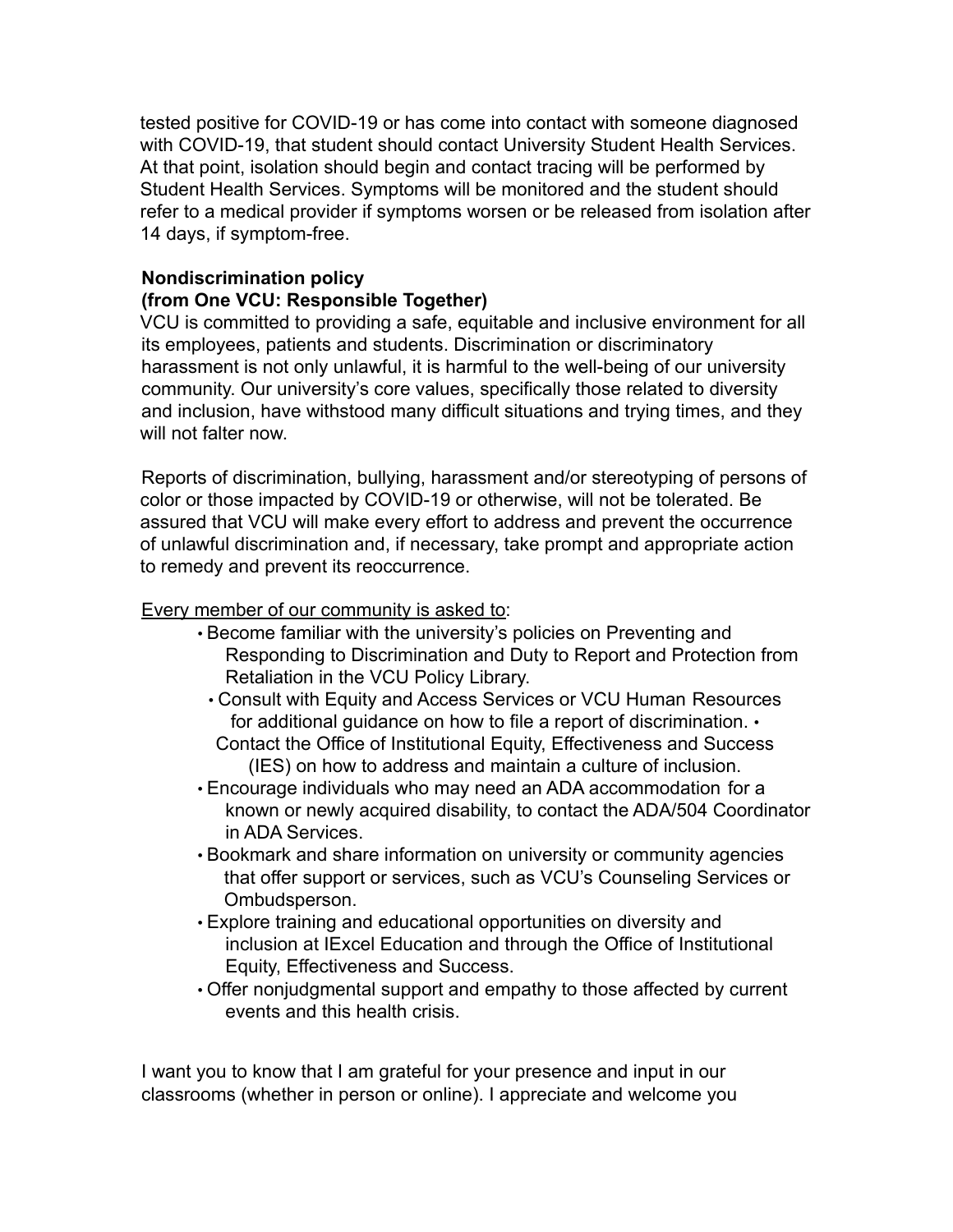regardless of your immigration status, country of origin and/or citizenship, race, ethnicity, religious affiliation, gender/sex, gender identity, sexual orientation, age, or dis/ability. Thank you for enriching our world, sharing your vital experience, and contributing to the diversity that makes our intellectual community vibrant and evermore creative.

# **Tips for Success:**

- When taking online and hybrid courses, your self-motivation and self pacing are absolutely critical. For this course, you should plan to work about 7-9 hours per course module as we move through the materials. Be sure to plan your time accordingly.
- Make yourself a calendar with all of your due dates across ALL of your courses. Plan for when you will work on each one for completion in advance of the due dates.
	- Make sure you note any "online" course that still have a required meeting time (such as a Google Meet or Zoom session).
- Avoid the common assumption that online courses are easier or should be easier. That is a MYTH!!
- Plan Ahead!! Study as you go instead of at the last minute!

# **Where to post questions**

Questions of general interest should first be posted to the discussion board (only if they have not already been answered) so that other students can benefit from the response or have an opportunity to respond to your question. Only questions of a private nature should be communicated to me through email. When sending a message to me, please allow a minimum of 24 hours for a response. Most of the time I will respond much faster, but sometimes meetings and other courses take over my schedule.

# **Netiquette Guidelines**

Netiquette is a set of rules for behaving properly online. Your instructor and fellow students wish to foster a safe online learning environment. All opinions and experiences, no matter how different or controversial they may be perceived, must be respected in the tolerant spirit of academic discourse. You are encouraged to comment, question, or critique an idea but you are not to attack an individual. Working as a community of learners, we can build a polite and respectful course community. The following netiquette tips will enhance the learning experience for everyone in the course:

• Do not dominate any discussion.

• Give other students the opportunity to join in the discussion. • Do not use offensive language. Present ideas appropriately. • Be cautious in using Internet language. For example, do not capitalize all letters since this suggests shouting.

• Popular emoticons such as  $\odot$  can be helpful to convey your tone but do not overdo or overuse them.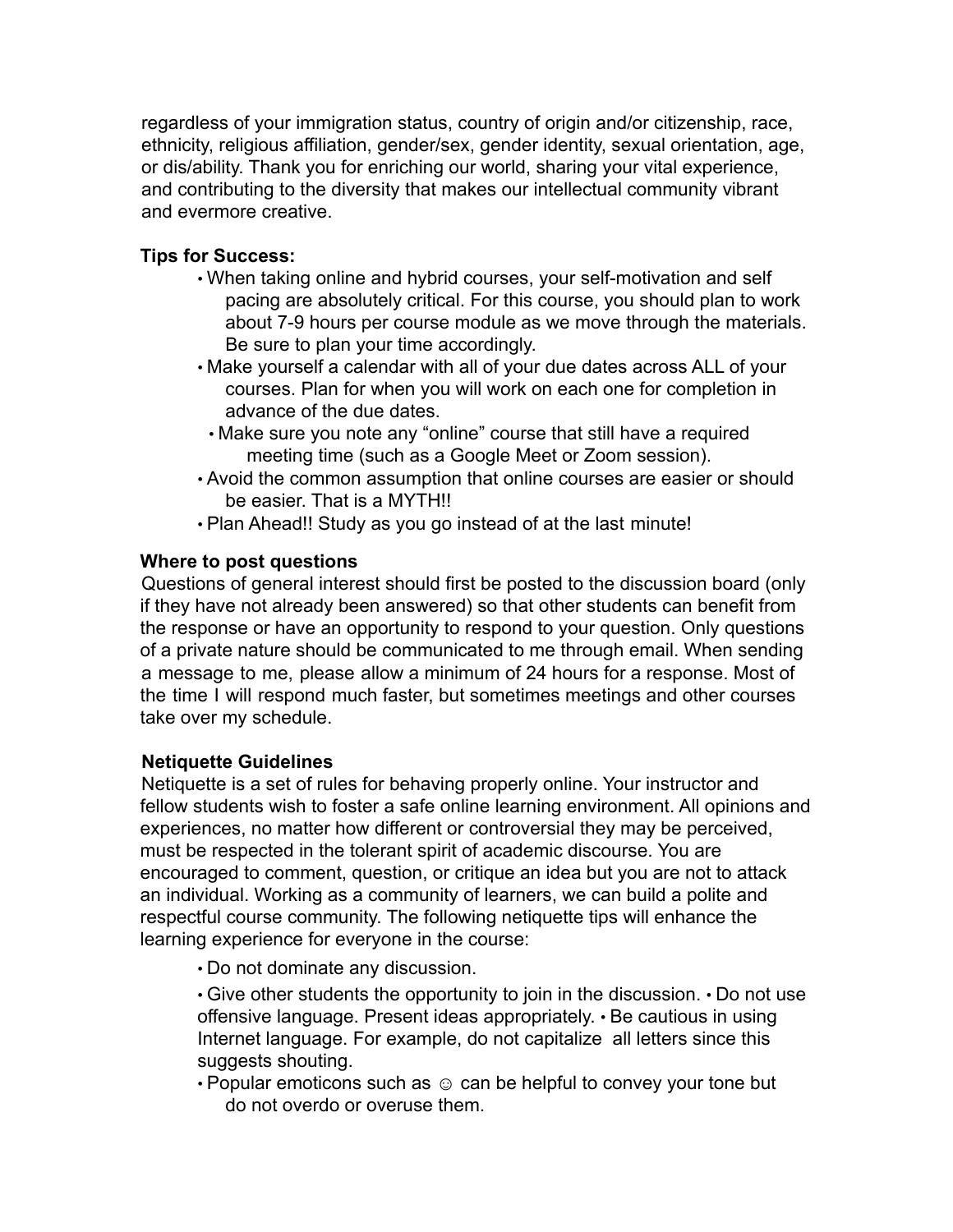- Never make fun of someone's ability to read or write.
- Share tips with other students.
- Keep an "open-mind" and be willing to express even your academically informed opinion.
- Think and edit before you push the "Send" button.
- Do not hesitate to ask for feedback.
- Using humor is acceptable (adapted from UWSP)

### **Be Proactive in Communication with Instructor**

If you find that you have any trouble keeping up with assignments or other aspects of the course, make sure you let your instructor know as early as possible. As you will find, building rapport and effective relationships are key to becoming an effective professional. Make sure that you are proactive in informing your instructor when difficulties arise during the semester so that we can help you find a solution. (adapted from UWSP)

### **Campus emergency information**

What to know and do to be prepared for emergencies at VCU:

- Sign up to receive VCU text messaging alerts. Keep your information up-to-date. Within the classroom, the professor will keep his or her phone on to receive any emergency transmissions.
- Know the safe evacuation route from each of your classrooms. Emergency evacuation routes are posted in on-campus classrooms.
- Listen for and follow instructions from VCU or other designated authorities. Within the classroom, follow your professor's instructions.
- Know where to go for additional emergency information.
- Know the emergency phone number for the VCU Police (828-1234).
- Report suspicious activities and objects.
- Keep your permanent address and emergency contact information current in eServices.

# **Class registration required for attendance**

Students may attend only those classes for which they have registered. Faculty may not add students to class rosters or Canvas. Therefore, if students are attending a class for which they have not registered, they must stop attending.

# **Honor System: upholding academic integrity**

The VCU Honor System policy describes the responsibilities of students, faculty and administration in upholding academic integrity, while at the same time respecting the rights of individuals to the due process offered by administrative hearings and appeals. According to this policy, "Members of the academic community are required to conduct themselves in accordance with the highest standards of academic honesty, ethics and integrity at all times." In addition, "To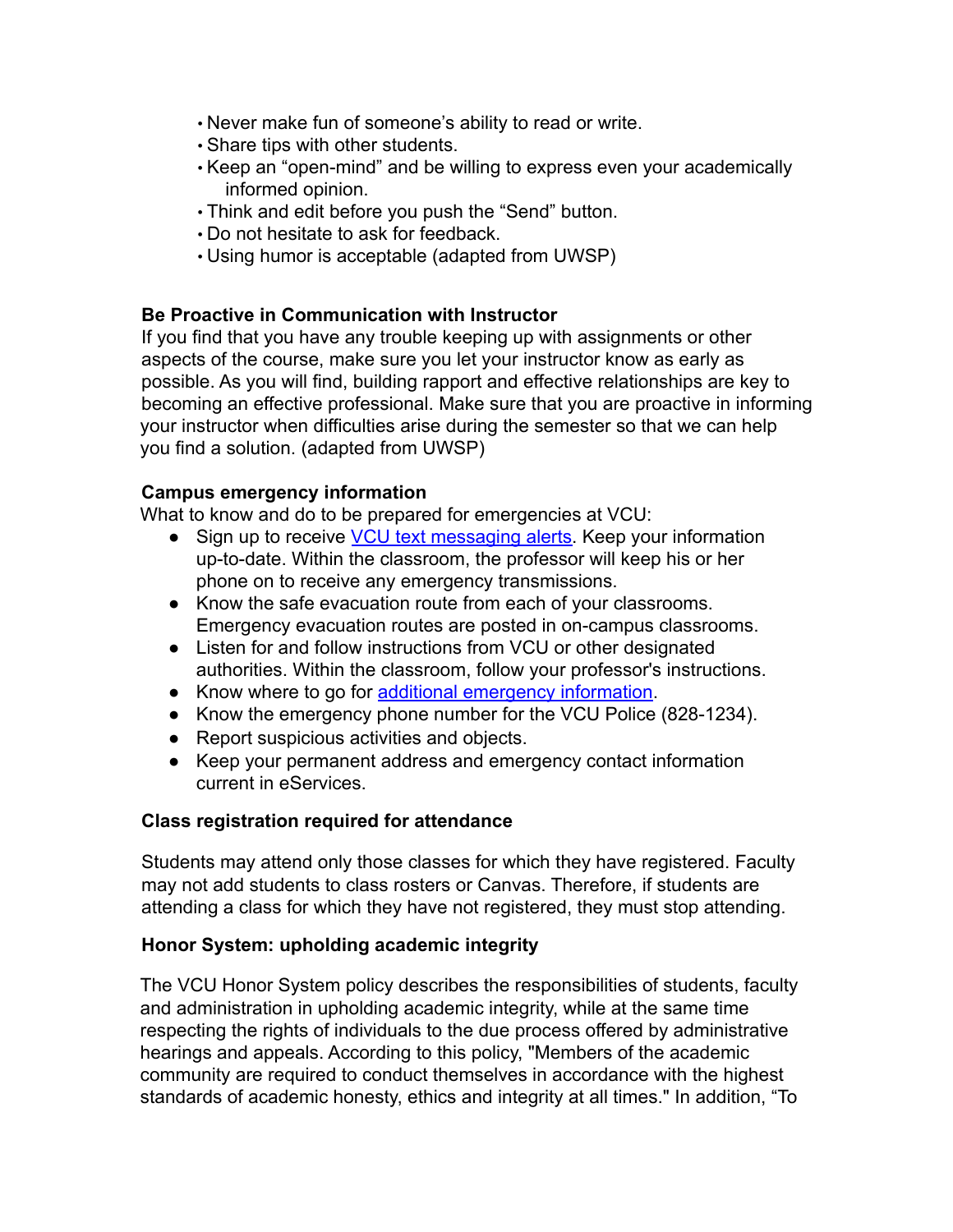support a commitment to the Honor System, all members of the VCU community are required to:

- Adhere to the Honor System policy and its procedures;
- Report any suspicion or knowledge of possible violations of the Honor System;
- Answer truthfully when called upon to do so regarding Honor System matters;
- Maintain appropriate confidentiality regarding related to Honor System matters."

More information can be found at in the VCU policy library.

# **Important dates**

You can view important dates for the semester in the academic calendar. **Managing stress**

Students may experience situations or challenges that can interfere with learning and interpersonal functioning including stress, anxiety, depression, alcohol and/or other drug use, concern for a friend or family member, loss, sleep difficulties, feeling hopeless or relationship problems. There are numerous campus resources available to students including University Counseling Services (804-828-6200 MPC Campus, 804-828-3964 MCV Campus), University Student Health Services (MPC 804 828-8828, MCV Campus 804 828-9220) and the Wellness Resource Center (804-828-9355). 24 hour emergency mental health support is available by calling 828-1234 and asking to speak to the on-call therapist or utilizing the National Suicide Prevention Lifeline (1-800-784-2433).

# **Mandatory responsibility of faculty members to report incidents of sexual misconduct**

It is important for students to know that all faculty members are mandated reporters of any incidents of sexual misconduct/violence (e.g., sexual assault, sexual exploitation and partner or relationship violence). This means that faculty cannot keep information about sexual misconduct/violence confidential if you share that information with them and they must report this information immediately to the university's Title IX Coordinator. In addition, department chairs, deans, and other unit administrators are required to report incidents of sex or gender-based discrimination to the university's Title IX Coordinator. Once a report is made, you will receive important information on your reporting options, on campus and off campus resources and remedial measures such as no contact directives, residence modifications, and academic modifications. If you would prefer to speak with someone confidentially for support and to discuss your options for reporting, contact: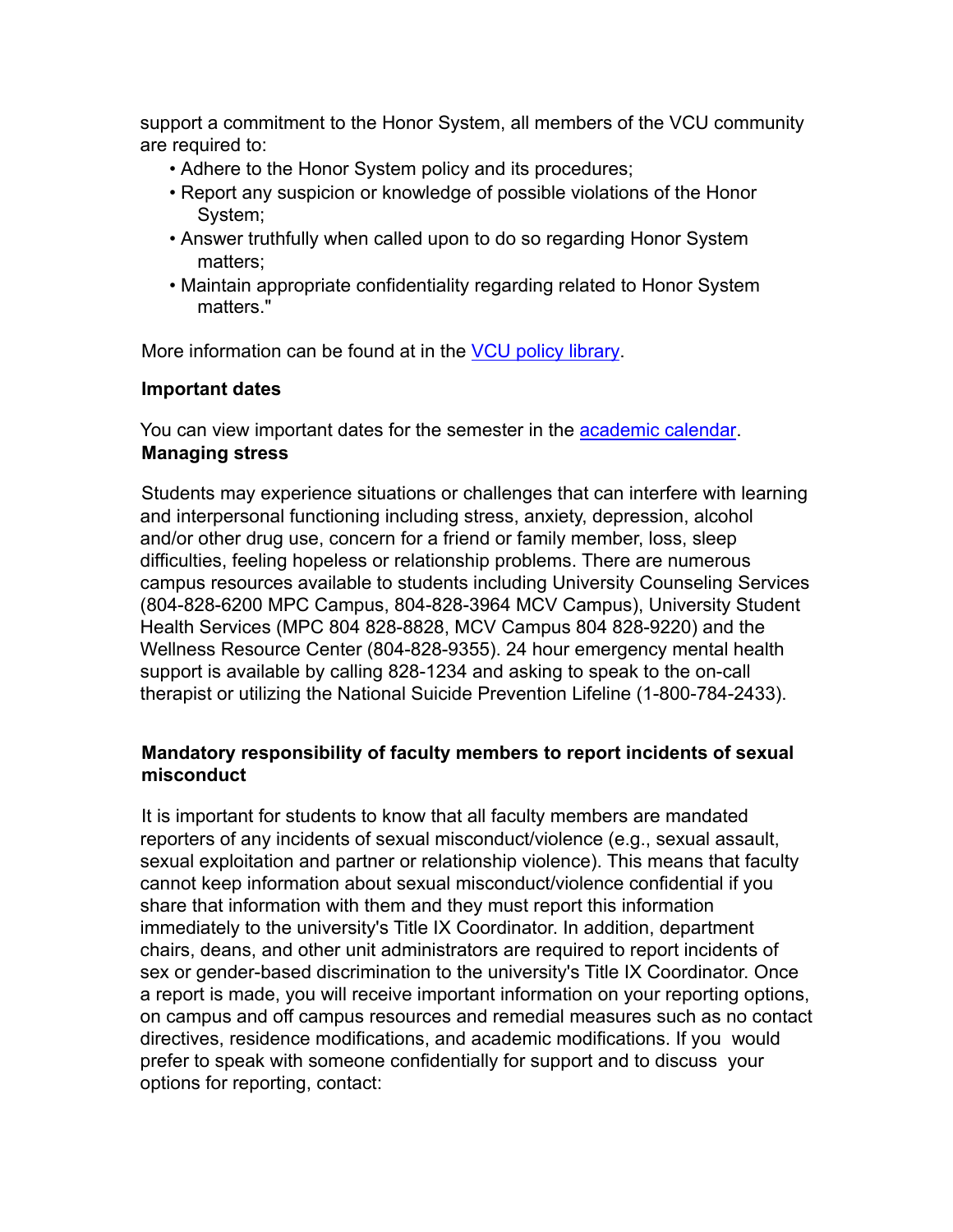VCU's Wellness Resource Center 804.828.9355 | myoptions@vcu.edu | thewell.vcu.edu Greater Richmond Regional Hotline (Community program) 804.612.6126 | 24-hour hotline VCU's Counseling Services 804-828-6200

For more information on how to help, please click here. The Policy on Sexual Misconduct/Violence and Sex/Gender Discrimination, can be found in the VCU policy library. For more information about the University's Title IX process, please visit equity.vcu.edu.

# **Military short-term training or deployment**

If military students receive orders for short-term training or for deployment/mobilization, they should inform and present their orders to Military Student Services and to their professor(s). For further information on policies and procedures contact Military Student Services at 828-5993 or access the corresponding policies.

### **Student conduct in the classroom**

According to the Faculty Guide to Student Conduct in Instructional Settings, "The university is a community of learners. Students, as well as faculty, have a responsibility for creating and maintaining an environment that supports effective instruction. In order for faculty members (including graduate teaching assistants) to provide and students to receive effective instruction in classrooms, laboratories, studios, online courses, and other learning areas, the university expects students to conduct themselves in an orderly and cooperative manner." This applies to the virtual classroom as well and discussions will be monitored for appropriate conduct. The Student Code of Conduct also prohibits the possession of or carrying of any weapon. For more information see http://register.dls.virginia.gov/details.aspx?id=3436.

#### **Student email policy**

Email is considered an official method for communication at VCU because it delivers information in a convenient, timely, cost-effective, and environmentally aware manner. Students are expected to check their official VCU email on a frequent and consistent basis in order to remain informed of university-related communications. The university recommends checking email daily. Students are responsible for the consequences of not reading, in a timely fashion, university related communications sent to their official VCU student email account. This policy ensures that all students have access to this important form of communication. It ensures students can be reached through a standardized channel by faculty and other staff of the university as needed. Mail sent to the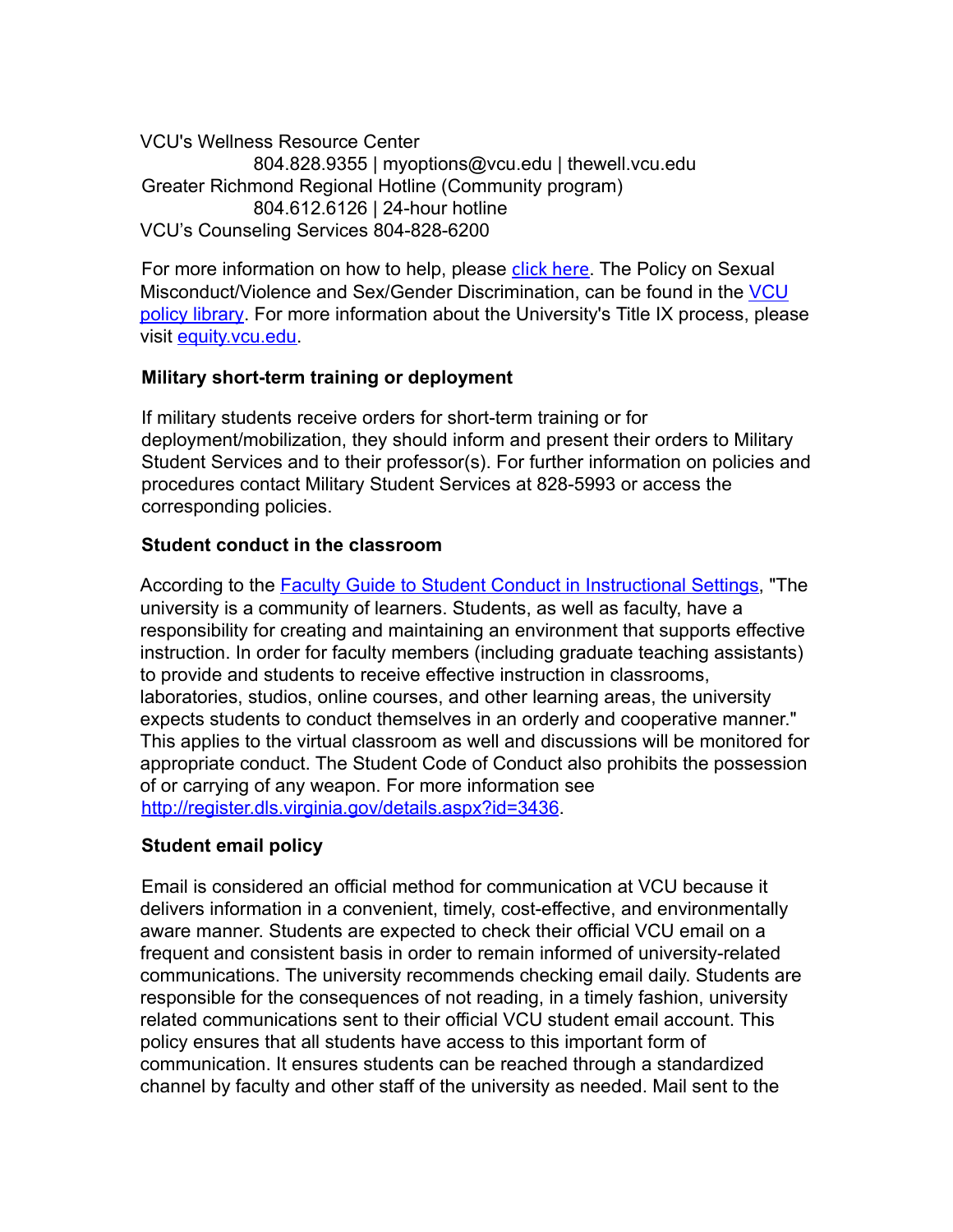VCU email address may include notification of university-related actions, including disciplinary action. Please read the policy in its entirety at the VCU **Policy Library** 

# **Student financial responsibility**

Students assume the responsibility of full payment of tuition and fees generated from their registration and all charges for housing and dining services, and other applicable miscellaneous charges. Students are ultimately responsible for any unpaid balance on their account as a result of the University Financial Aid Office or their third party sponsor canceling or reducing their award(s).

# **Students representing the university – excused absences**

Students who represent the university (athletes and others) do not choose their schedules. Student athletes are required to attend games and/or meets. All student athletes should provide their schedules to their instructors at the beginning of the semester. The Intercollegiate Athletic Council strongly encourages faculty to treat missed classes or exams (because of a scheduling conflict) as excused absences and urges faculty to work with the students to make up the work or exam.

# **Students with disabilities**

Section 504 of the Rehabilitation Act of 1973 and the Americans with Disabilities Act of 1990, as amended, require that VCU provide "academic adjustments" or "reasonable accommodations" to any student who has a physical or mental impairment that substantially limits a major life activity. To receive accommodations, students must register with the Office of Student Accessibility and Educational Opportunity on the Monroe Park Campus (828-2253) or the Division for Academic Success on the MCV campus (828-9782). Please also visit the Student Accessibility and Educational Opportunity website and/or the Division for Academic Success website for additional information.

Once students have completed the registration process, they should schedule a meeting with their instructor (s) and provide their instructor (s) with an official accommodation letter. Accommodation letters will outline the required classroom accommodations. Additionally, if coursework requires the student to work in a lab environment, the student should advise the instructor or a department chairperson of any concerns that the student may have regarding safety issues related to a disability. Students should follow this procedure for all courses in the academic semester.

# **Withdrawal from classes**

Before withdrawing from classes, students should consult their instructor as well